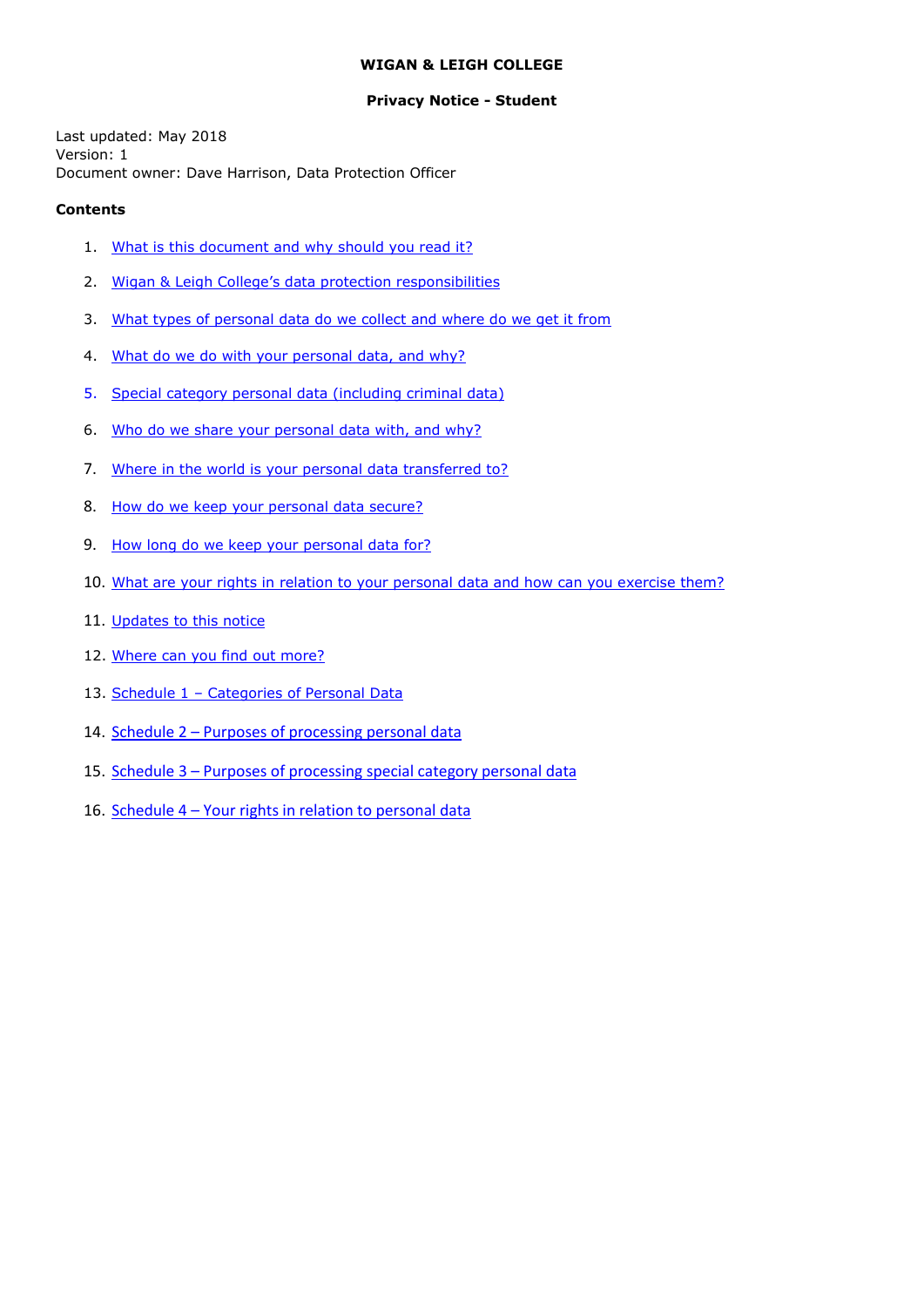# 1. **What is this document and why should you read it?**

- 1.1 This privacy notice explains how and why Wigan & Leigh College including each of its operating entities (also referred to as **Wigan & Leigh College**", "**we**", "**our**" and "**us**") uses personal data about our students, trainees, applicants and enquirers (referred to as "**you**").
- 1.2 You should read this notice, so that you know what we are doing with your personal data. Please also read any other privacy notices that we give you, that might apply to our use of your personal data in specific circumstances in the future.
- 1.3 This notice does not form part of any contract to provide services.

# <span id="page-1-0"></span>2. **Wigan & Leigh College's data protection responsibilities**

- 2.1 "**Personal data**" is any information that relates to an identifiable natural person. Your name, address, contact details, qualification and education history are all examples of your personal data, if they identify you.
- 2.2 The term "**process**" means any activity relating to personal data, including, by way of example, collection, storage, use, consultation and transmission.
- 2.3 Wigan & Leigh College is a "**controller**" <sup>1</sup> of your personal data. This is a legal term it means that we make decisions about how and why we process your personal data and, because of this, we are responsible for making sure it is used in accordance with data protection laws.
- 2.4 You also have responsibilities whenever you process personal data in connection with your status as a student of Wigan & Leigh College; these are outlined in the **[Wigan & Leigh College's](https://www.wigan-leigh.ac.uk/about/reports-and-policies) Data Protection [Policy](https://www.wigan-leigh.ac.uk/about/reports-and-policies)**.

## <span id="page-1-1"></span>3. **What types of personal data do we collect and where do we get it from?**

- 3.1 We collect many different types of personal data about you for lots of reasons. We cannot administer our relationship with you without your personal data. Where we don't need your personal data, we will make this clear, for instance we will explain if any data fields in our application or enrolment processes are optional and can be left blank.
- 3.2 Further details of the personal data we collect, where we get it from and what we do with it are set out in **Schedule 1**.
- <span id="page-1-2"></span>3.3 You provide us with personal data directly when you attend marketing events, enquire about our services, when you complete our application and enrolment forms or correspond with us and in the course of your education with us. We also create some personal data ourselves and obtain some personal data from other sources. We obtain it from other people and organisations, including some public sources, such as publically available directories and online resources, your emergency contacts, your use of Wigan & Leigh College provided assets, systems and platforms, your previous establishment, tutors, managers, third party benefits providers. You can read more about the sources of personal data in the more detailed information set out in as explained in **Schedule 1.**
- 3.4 If any of the personal information you have given to us changes, such as your contact details, please inform us without delay by contacting the **Registry Team on 01942 761600** or **registry@wiganleigh.ac.uk**.

## 4. **What do we do with your personal data, and why?**

1

4.1 We process your personal data for particular purposes in connection with the delivery of education and training and the management and administration of the institution.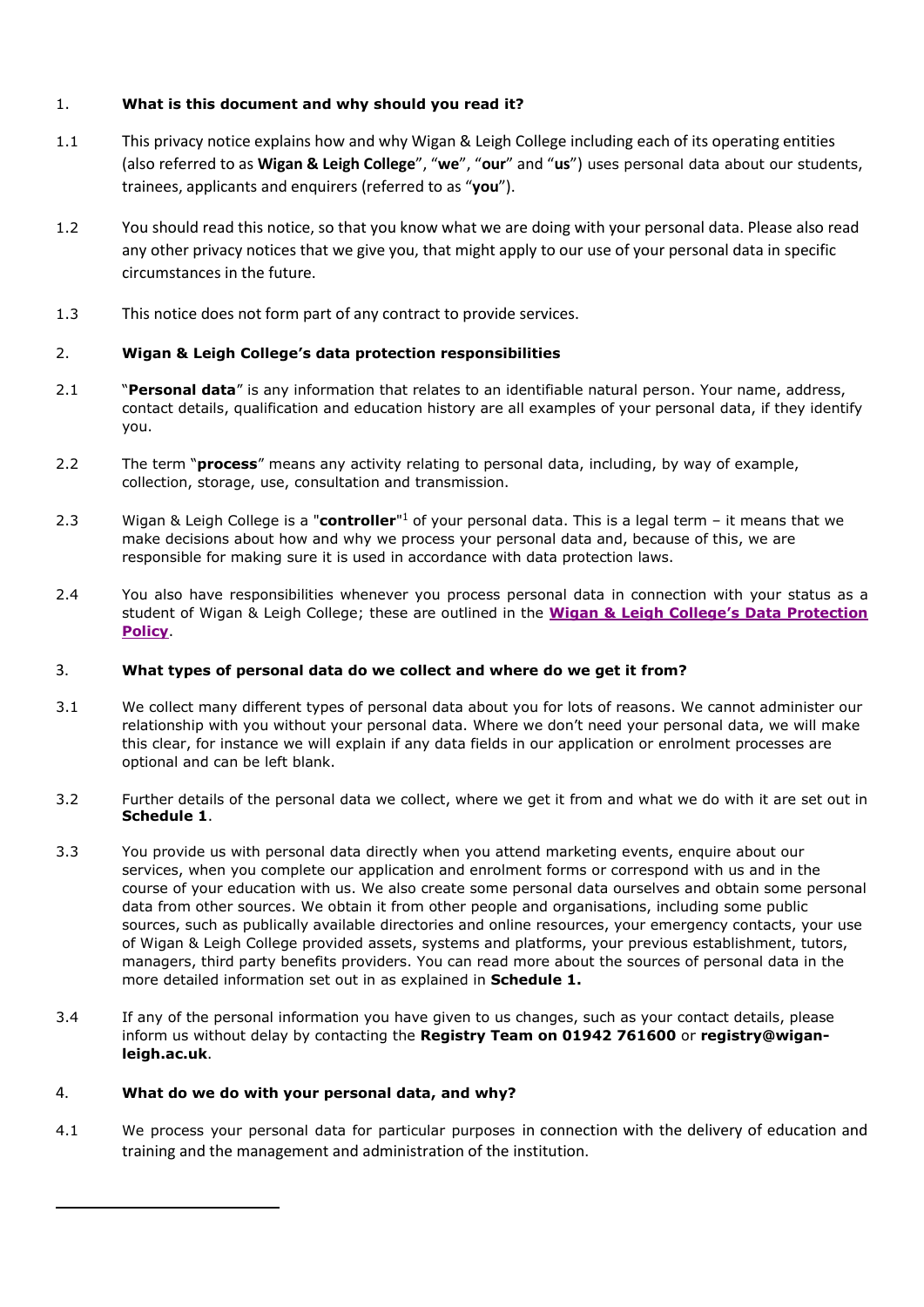- 4.2 We are required by law to always have a permitted reason or justification (called a "lawful basis") for processing your personal data. There are **six** such permitted lawful basis for processing personal data. The table at **Schedule 2** sets out the different purposes for which we process your personal data and the relevant lawful basis on which we rely for that processing.
- 4.3 Please note that where we have indicated in the table at **Schedule 2** that our processing of your personal data is either:
	- 4.3.1 necessary for us to comply with a legal obligation; or
	- 4.3.2 necessary for us to take steps, at your request, to potentially enter into a contract with you, or to perform it

and you choose not to provide the relevant personal data to us, we may not be able to enter into or continue our engagement with you.

4.4 We may also convert your personal data into statistical or aggregated form to better protect your privacy, or so that you are not identified or identifiable from it. Anonymised data cannot be linked back to you. We may use it to conduct research and analysis, including to produce statistical research and reports. For example, information regarding ethnic origin, disability or health, is used for the purposes of equal opportunities monitoring and monitoring our service provision to improve our services to specific groups.

### <span id="page-2-0"></span>5. **Special category personal data (including criminal data)**

5.1 We are required by law to treat certain categories of personal data with even more care than usual. These are called sensitive or special categories of personal data and different lawful bases apply to them. The table at **Schedule 3** sets out the different purposes for which we process your special category personal data and the relevant lawful basis on which we rely for that processing. For some processing activities, we consider that more than one lawful basis may be relevant – depending on the circumstances.

#### 6. **Who do we share your personal data with, and why?**

- 6.1 Sometimes we need to disclose your personal data to other people.
- 6.2 From time to time we may ask third parties to carry out certain business functions for us, such as destination tracking and our IT support. These third parties will process your personal data on our behalf (as our processor). We will disclose your personal data to these parties so that they can perform those functions. Before we disclose your personal data to other people, we will make sure that they have appropriate security standards in place to make sure your personal data is protected and we will enter into a written contract imposing appropriate security standards on them. Examples of these third party service providers include service providers and/or sub-contractors, such as marketing service providers, and our IT systems software and maintenance, back up, and server hosting providers.
- 6.3 In certain circumstances, we will also disclose your personal data to third parties who will receive it as controllers of your personal data in their own right for the purposes set out above, in particular:
	- 6.3.1 if we transfer, purchase, reorganise, merge or sell any part of organisation or the business of a third party, and we disclose or transfer your personal data to the prospective seller, buyer or other third party involved in a business transfer, reorganisation or merger arrangement (and their advisors); and
	- 6.3.2 if we need to disclose your personal data in order to comply with a legal obligation, to enforce a contract or to protect the rights, property or safety of our employees, customers or others.
- 6.4 We have set out below a list of the categories of recipients with whom we are likely to share your personal data:
	- 6.4.1 local education authority The local authority that the learner resides in for learners aged 16-17, vulnerable 18 year olds and 18-25 with an Education Health Care Plan.
	- 6.4.2 previous establishment for learners aged 16-18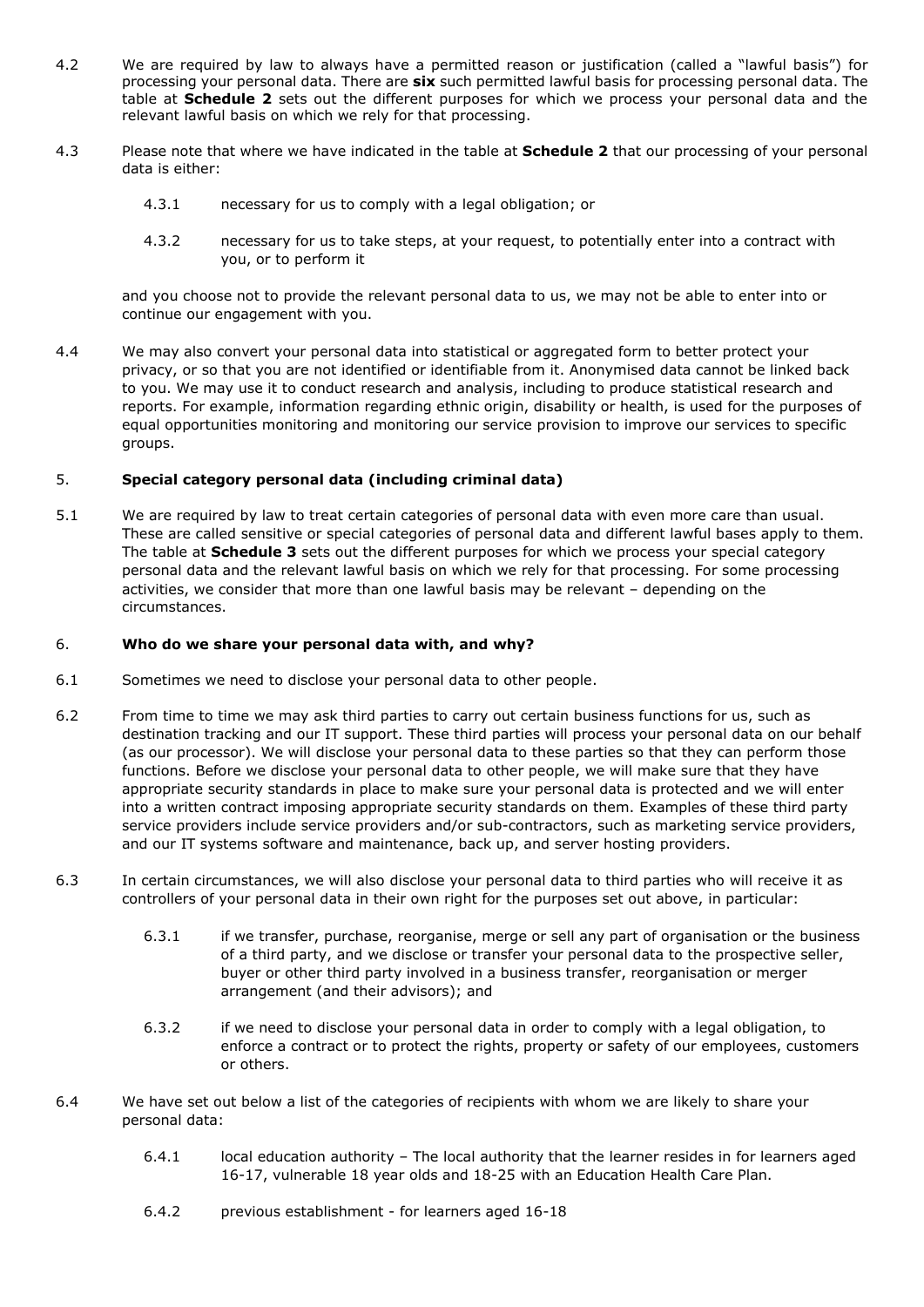- 6.4.3 awarding bodies
- 6.4.4 clients;
- 6.4.5 consultants and professional advisors including legal advisors and accountants;
- 6.4.6 courts, court-appointed persons/entities, receivers and liquidators;
- 6.4.7 business partners and joint ventures;
- 6.4.8 trade associations and professional bodies;
- 6.4.9 insurers; and
- 6.4.10 governmental departments, statutory and regulatory bodies including the Department for Education, Education Skills Funding Agency, Office for Students, Information Commissioner's Office and the police.

We may also share your personal data with third parties, as directed by you.

# <span id="page-3-0"></span>7. **Where in the world is your personal data transferred to?**

- 7.1 If any of our processing activities require your personal data to be transferred outside the European Economic Area, we will only make that transfer if:
	- 7.1.1 the country to which the personal data is to be transferred ensures an adequate level of protection for personal data;
	- 7.1.2 we have put in place appropriate safeguards to protect your personal data, such as an appropriate contract with the recipient. (Please see paragraph 12.2 for contact details);
	- 7.1.3 the transfer is necessary for one of the reasons specified in data protection legislation, such as the performance of a contract between us and you; or
	- 7.1.4 you explicitly consent to the transfer.
- 7.2 Please note that the College does not intend to transfer any data outside of the European Economic Area in the normal course of its duties.

## <span id="page-3-1"></span>8. **How do we keep your personal data secure?**

We will take specific steps (as required by applicable data protection laws) to protect your personal data from unlawful or unauthorised processing and accidental loss, destruction or damage. Please refer to our data protection policy.

## <span id="page-3-2"></span>9. **How long do we keep your personal data for?**

- 9.1 If you are our student we will keep your personal data during the period of your education and then, after your education with us ends, for as long as is necessary in connection with both our and your legal rights and obligations. This may mean that we keep some types of personal data for longer than others.
- 9.2 We will only retain your personal data for a limited period of time. This will depend on a number of factors, including:
	- 9.2.1 any laws or regulations that we are required to follow;
	- 9.2.2 whether we are in a legal or other type of dispute with each other or any third party;
	- 9.2.3 the type of information that we hold about you; and
	- 9.2.4 whether we are asked by you or a regulatory authority to keep your personal data for a valid reason.
- 9.3 Please refer to the [Wigan & Leigh College](https://www.wigan-leigh.ac.uk/about/reports-and-policies) Retention Schedule for further details.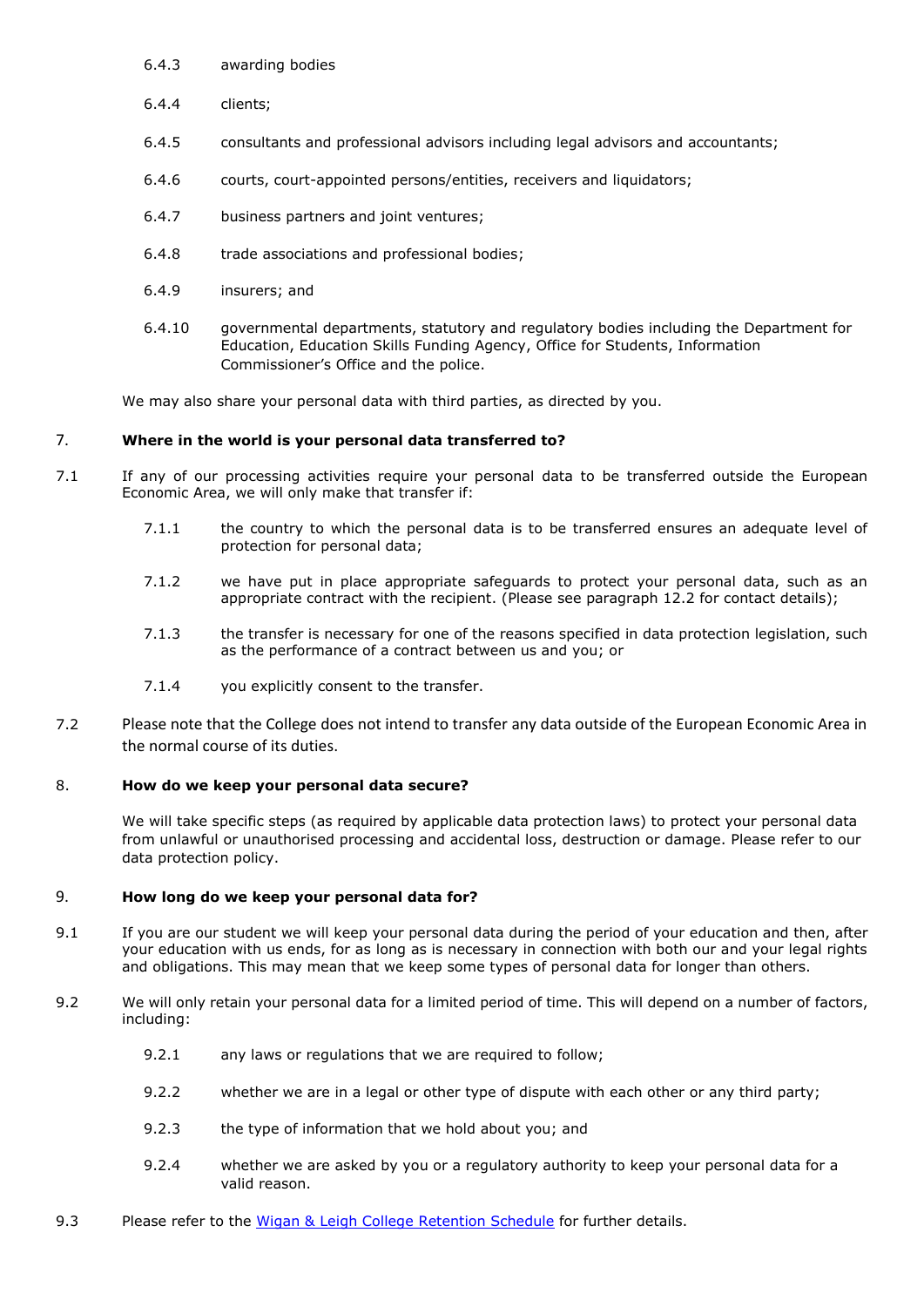#### <span id="page-4-3"></span><span id="page-4-0"></span>10. **What are your rights in relation to your personal data and how can you exercise them?**

- 10.1 You have certain legal rights, which are briefly summarised at **Schedule 4**, in relation to any personal data about you which we hold.
- 10.2 **<sup>2</sup>**Where our processing of your personal data is based on your **consent**, you have the right to withdraw your consent at any time. If you do decide to withdraw your consent we will stop processing your personal data for that purpose, unless there is another lawful basis we can rely on – in which case, we will let you know. Your withdrawal of your consent won't impact any of our processing up to that point.
- 10.3 Where our processing of your personal data is necessary for our **legitimate interests**, you can object to this processing at any time. If you do this, we will need to show either a compelling reason why our processing should continue, which overrides your interests, rights and freedoms or that the processing is necessary for us to establish, exercise or defend a legal claim.
- 10.4 If you wish to exercise any of your rights please contact Dave Harrison, Assistant Principal, Data Protection Officer 01942 761556 or [dataprotection@wigan-leigh.ac.uk](mailto:dataprotection@wigan-leigh.ac.uk) in the first instance.
- 10.5 You also have the right to lodge a complaint with the Information Commissioner's Office, which is the UK data protection regulator. More information can be found on the Information Commissioner's Office website at [https://ico.org.uk/.](https://ico.org.uk/)

#### <span id="page-4-1"></span>11. **Updates to this notice**

We may update this notice from time to time to reflect changes to the type of personal data that we process and/or the way in which it is processed. We will update you on material changes to this notice by email. We also encourage you to check this notice on our website on a regular basis.

### <span id="page-4-2"></span>12. **Where can you find out more?**

- 12.1 We have appointed a Data Protection Officer whose role is to inform and advise us about, and to ensure that we remain compliant with, data protection legislation. The Data Protection Officer should be your first point of contact if you have any queries or concerns about your personal data. Our current Data Protection Officer is Dave Harrison, Assistant Principal, who can be contacted at dataprotection@wigan-leigh.ac.uk or 01942 761556.
- 12.2 If you want more information about any of the subjects covered in this privacy notice or if you would like to discuss any issues or concerns with us, you can also contact us in any of the following ways:

By email at: dataprotection@wigan-leigh.ac.uk

By telephone at: 01942 761600

1

By post at: Parsons Walk, Wigan, WN1 1RS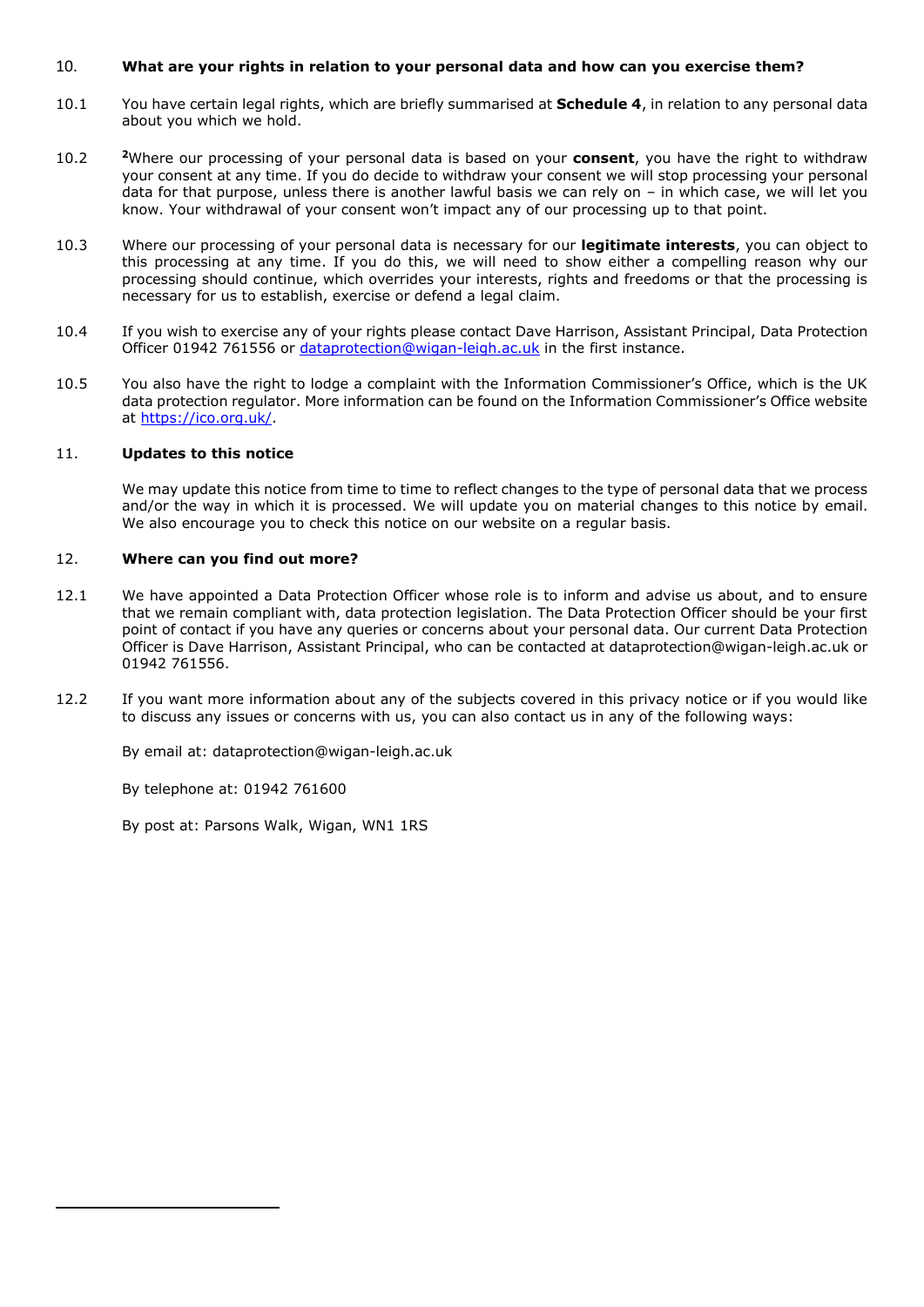### **Categories of personal data**

<span id="page-5-0"></span>

|                | <b>Type of personal data</b>                                                                                                     | <b>Collected from</b>            |
|----------------|----------------------------------------------------------------------------------------------------------------------------------|----------------------------------|
| a)             | <b>Contact Information</b>                                                                                                       |                                  |
|                | Name(s)                                                                                                                          | You                              |
|                | Address(es)                                                                                                                      |                                  |
| ٠              | Email address(es)                                                                                                                |                                  |
| $\bullet$      | Contact details including mobile telephone number(s)                                                                             |                                  |
|                | b) Personal Information                                                                                                          |                                  |
|                | Date of birth                                                                                                                    | You                              |
|                | Age at the start of the Academic year                                                                                            |                                  |
| $\bullet$      | Title                                                                                                                            |                                  |
|                | Gender                                                                                                                           |                                  |
|                | National insurance number and/or other governmental identification numbers                                                       |                                  |
| ٠              | Next of kin or other dependants                                                                                                  |                                  |
| $\bullet$      | Emergency contact information                                                                                                    |                                  |
|                | Unique Learner Number                                                                                                            | DfE Learner Records Service      |
|                | c) Identity and Background Information                                                                                           |                                  |
| $\bullet$      | Details of education and qualifications and results                                                                              | You/ DfE Learner Records Service |
| $\bullet$      | Country of Permanent Residence                                                                                                   | You                              |
| $\bullet$      | Right to study, residency and/or other visa information (where unrelated to your race or ethnicity)                              |                                  |
|                | Image or photographs<br>Market Research (such as reason for choosing the college)                                                |                                  |
| ٠<br>$\bullet$ | Application form                                                                                                                 |                                  |
| $\bullet$      | <b>Enrolment Form</b>                                                                                                            |                                  |
|                | d) Financial Information                                                                                                         |                                  |
| $\bullet$      | Method of payment of fees (19+ learners only)                                                                                    | You                              |
| $\bullet$      | Bank account details (if paying for services by Standing Order/Direct Debit)                                                     |                                  |
| $\bullet$      | Payment Details (if paying for services)                                                                                         |                                  |
|                | Evidence of state benefit (if fee remission is applied for).                                                                     |                                  |
| $\bullet$      | Household income (if applying for financial support).                                                                            |                                  |
|                | e) Special Category Personal Data                                                                                                |                                  |
|                | Racial or ethnic origin (including your nationality and visa information)                                                        | You<br>$\bullet$                 |
|                | Learning Difficulty                                                                                                              |                                  |
| $\bullet$      | Disability                                                                                                                       |                                  |
|                | Data concerning physical and/or mental health conditions (including day-to-day health concerns such as diabetes or epilepsy      |                                  |
|                | conditions which we should be aware of, dietary requirements, allergies, drug and alcohol test results and reasons for any short |                                  |
|                | term or long term absence)                                                                                                       |                                  |
|                | • Information relating to actual or suspected criminal convictions and offences                                                  |                                  |
| $f$ )          | <b>Education Administration Information</b>                                                                                      |                                  |
| $\bullet$      | Previous school attended (Full Time and Apprenticeship learners only)                                                            | You                              |
|                | Current Employer contact details (part time learners only)                                                                       |                                  |
|                | Image/photographs                                                                                                                |                                  |
|                | Managing Agent (if applicable)                                                                                                   |                                  |

• Employment Status prior to enrolment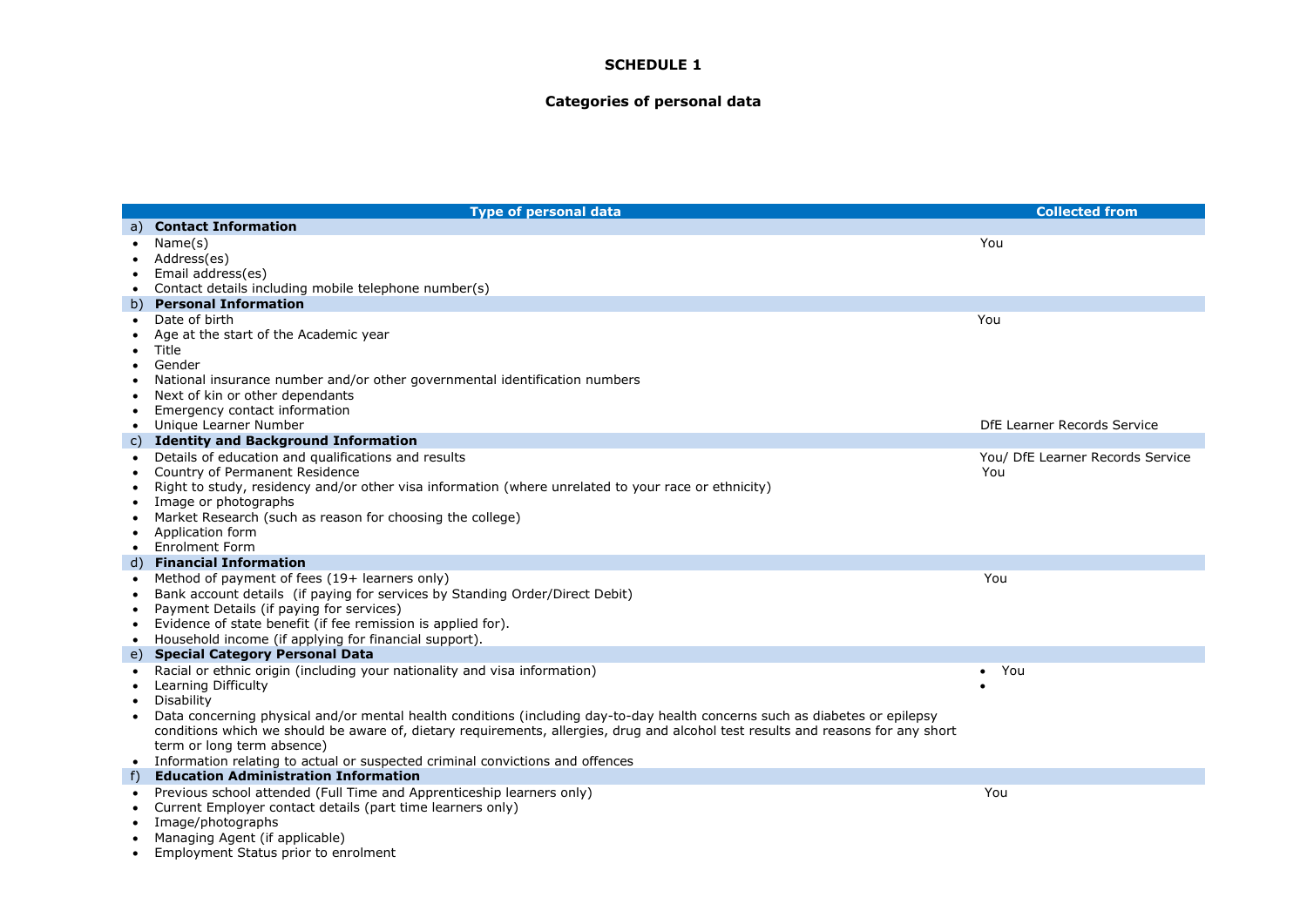|           | <b>Type of personal data</b>                                                                                               |           | <b>Collected from</b>                                 |
|-----------|----------------------------------------------------------------------------------------------------------------------------|-----------|-------------------------------------------------------|
|           | Highest previous qualification level                                                                                       |           |                                                       |
|           | GCSE Maths & English grades                                                                                                |           |                                                       |
|           | Household status (19+ learners only)                                                                                       |           |                                                       |
|           | Parent/Guardian/Carer information (16-18 learners only)                                                                    |           |                                                       |
|           | Pastoral information (such as behavioural information, barriers to learning, career goals, destinations, strengths and     |           |                                                       |
|           | weaknesses, additional support needs etc)                                                                                  |           |                                                       |
| $\bullet$ | Your preferences in relation to our use of your personal data                                                              |           |                                                       |
|           | Work placement information (if applicable)                                                                                 |           |                                                       |
|           | Timetable                                                                                                                  |           |                                                       |
|           | Enrolment termination details                                                                                              |           |                                                       |
|           | g) Education Performance Information                                                                                       |           |                                                       |
|           | Goals and aspirations (such as target grades, intended destinations etc.)                                                  |           | You                                                   |
|           | Strengths and weaknesses                                                                                                   |           | Training providers                                    |
|           | Progress reviews and individual learning plans and associated feedback.                                                    |           |                                                       |
|           | Attendance information, including attendance and punctuality information                                                   |           |                                                       |
|           | Electronic Portfolio                                                                                                       |           |                                                       |
|           | Outcome and destination data.                                                                                              |           |                                                       |
|           | h) Asset, Systems and Platform Usage and Communications Information                                                        |           |                                                       |
|           | Computer and phone records                                                                                                 |           | You                                                   |
|           | Access logs and usage records from Wigan & Leigh College provided applications and technologies                            |           | Us                                                    |
|           | User IDs and password information                                                                                          |           | Our suppliers                                         |
|           | IP addresses and other online and physical device identifiers                                                              |           | Your use of Wigan & Leigh                             |
|           | Records of calls, messages and/or internet or other data traffic and communications                                        |           | College assets, systems and<br>platforms              |
| i)        | <b>Security, Location and Access Information</b>                                                                           |           |                                                       |
|           | Information (including image data) captured or recorded by electronic card access systems, CCTV and other security control | $\bullet$ | You                                                   |
|           | systems                                                                                                                    |           | Your use of Wigan & Leigh<br>College security control |
|           |                                                                                                                            |           | systems                                               |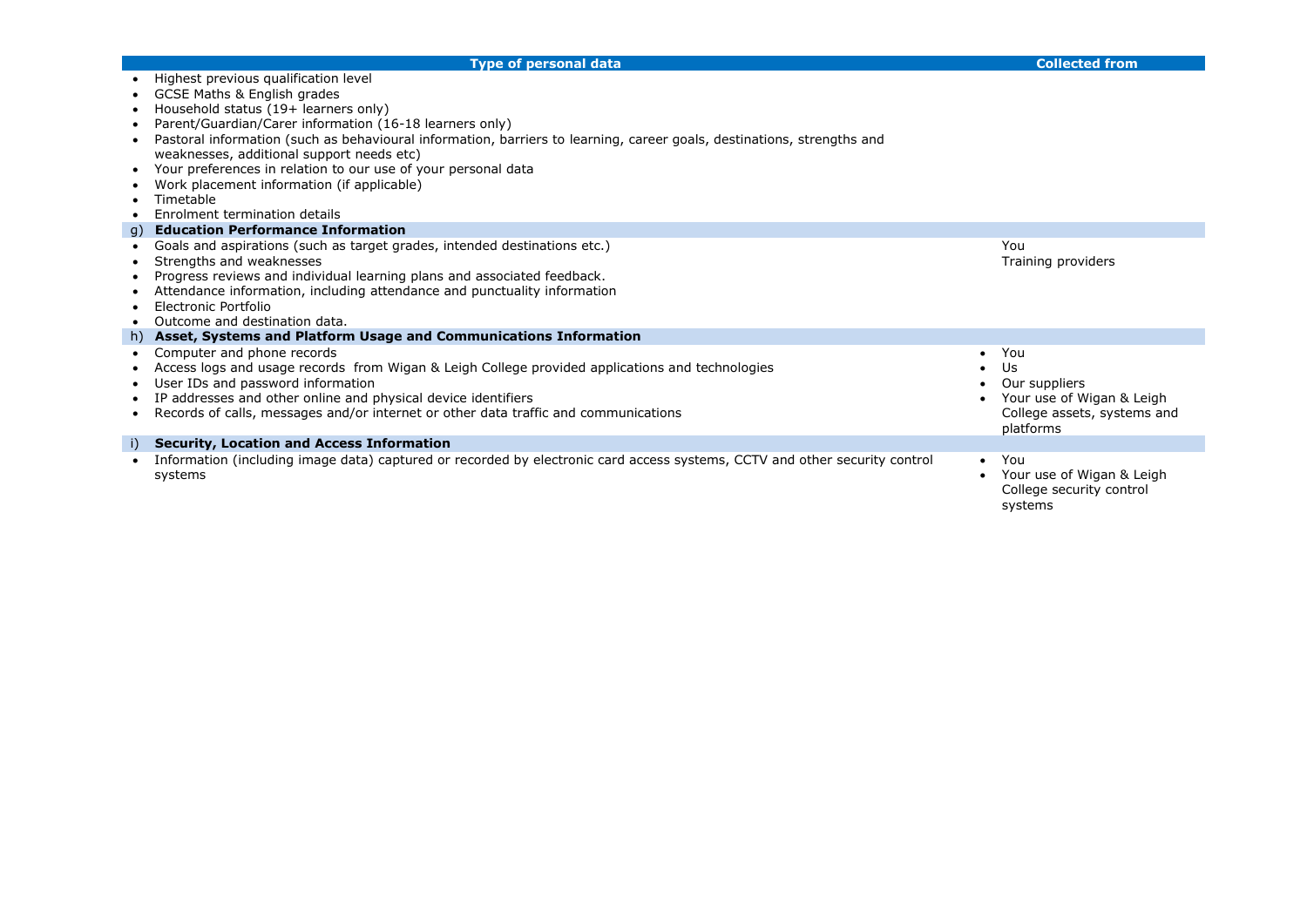# **Purposes of processing personal data**

For some processing activities, we consider that more than one lawful basis may be relevant – depending on the circumstances.

<span id="page-7-0"></span>

|              | <b>Lawful basis</b><br>We are permitted to process your personal data because                                                                           |                                                                                                  |                                                                                                                                                                                                        |                                                                            |                                                                                                 |                                                                                                        |                                                                                                            |
|--------------|---------------------------------------------------------------------------------------------------------------------------------------------------------|--------------------------------------------------------------------------------------------------|--------------------------------------------------------------------------------------------------------------------------------------------------------------------------------------------------------|----------------------------------------------------------------------------|-------------------------------------------------------------------------------------------------|--------------------------------------------------------------------------------------------------------|------------------------------------------------------------------------------------------------------------|
|              | <b>Purposes of processing</b>                                                                                                                           | 1. You have given<br>your consent<br>to the<br>processing<br>(Please also see<br>paragraph 10.2) | 2. It is necessary for the<br>performance of a contract to<br>which the data subject is party<br>or in order to take steps at the<br>request of the data subject<br>prior to entering into a contract. | 3. It is<br>necessary<br>for us to<br>comply with<br>a legal<br>obligation | <b>4.</b> It is<br>necessary for<br>our legitimate<br>interests or<br>those of third<br>parties | <b>5.</b> It is<br>necessary to<br>protect your<br>vital interests<br>(or those of<br>someone<br>else) | 6. It is necessary<br>to perform a<br>task in the<br>public interest<br>or in our<br>official<br>authority |
| $\mathsf{a}$ | <b>Recruitment and planning</b>                                                                                                                         |                                                                                                  |                                                                                                                                                                                                        |                                                                            |                                                                                                 |                                                                                                        |                                                                                                            |
| 1.           | Administering your application for a place on a<br>course with us and considering your suitability<br>for the relevant course                           |                                                                                                  |                                                                                                                                                                                                        |                                                                            |                                                                                                 |                                                                                                        | $\checkmark$                                                                                               |
| 2.           | Obtaining, considering and verifying your<br>previous qualifications and education history                                                              |                                                                                                  |                                                                                                                                                                                                        |                                                                            |                                                                                                 |                                                                                                        |                                                                                                            |
| 3.           | Reviewing and confirming your right to study<br>in the UK                                                                                               |                                                                                                  |                                                                                                                                                                                                        | $\checkmark$                                                               |                                                                                                 |                                                                                                        |                                                                                                            |
| 4.           | Conducting verification and vetting, including<br>criminal background checks and credit checks<br>where required by law                                 |                                                                                                  |                                                                                                                                                                                                        | $\checkmark$                                                               |                                                                                                 |                                                                                                        |                                                                                                            |
| 5.           | Making an offer of a place on a course and<br>entering into a contract of education with you                                                            |                                                                                                  | $\checkmark$                                                                                                                                                                                           |                                                                            |                                                                                                 |                                                                                                        |                                                                                                            |
| 6.           | Analysing recruitment and retention objectives,<br>processes and student turnover rates                                                                 |                                                                                                  |                                                                                                                                                                                                        |                                                                            |                                                                                                 |                                                                                                        |                                                                                                            |
| 7.           | Developing, operating and collecting feedback<br>on recruitment activities and student selection<br>processes                                           |                                                                                                  |                                                                                                                                                                                                        |                                                                            |                                                                                                 |                                                                                                        |                                                                                                            |
| b)           | General education management and administration                                                                                                         |                                                                                                  |                                                                                                                                                                                                        |                                                                            |                                                                                                 |                                                                                                        |                                                                                                            |
| 8.           | Communicating with you and providing you<br>with information in connection with your<br>education or engagement with us from time to<br>time            |                                                                                                  |                                                                                                                                                                                                        |                                                                            |                                                                                                 |                                                                                                        |                                                                                                            |
| 9.           | Communicating with your employer and<br>providing them with information in connection<br>with your education or engagement with us<br>from time to time | $\checkmark$                                                                                     |                                                                                                                                                                                                        |                                                                            |                                                                                                 |                                                                                                        |                                                                                                            |
|              | 10. Communicating with your<br>Parent/Guardian/Carer and providing them<br>with information in connection with your                                     |                                                                                                  |                                                                                                                                                                                                        |                                                                            |                                                                                                 |                                                                                                        |                                                                                                            |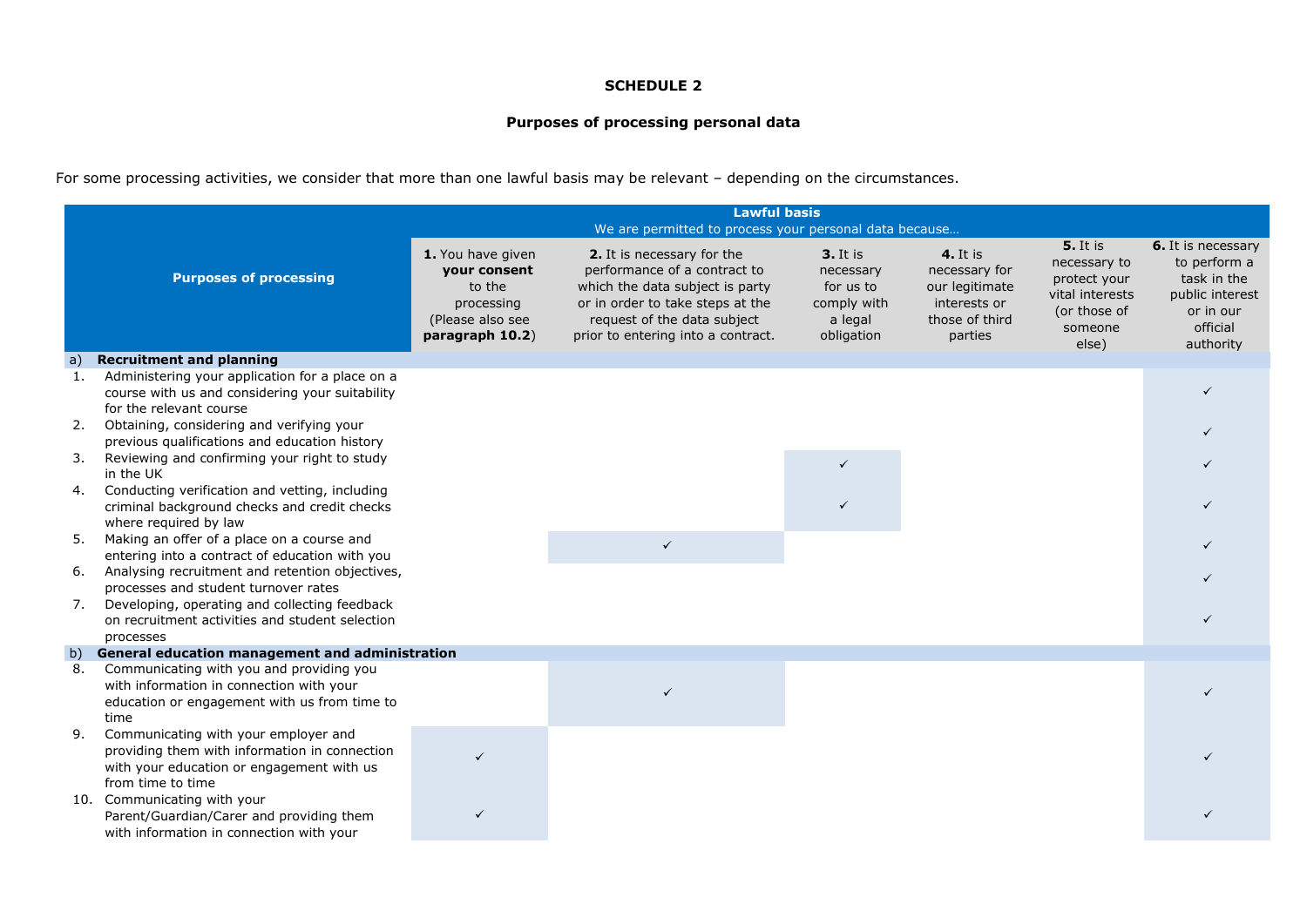| 1. You have given<br>your consent<br><b>Purposes of processing</b><br>to the<br>processing                                                            | <b>Lawful basis</b><br>We are permitted to process your personal data because<br><b>3.</b> It is<br>2. It is necessary for the<br>performance of a contract to<br>necessary<br>which the data subject is party<br>for us to<br>or in order to take steps at the<br>comply with<br>request of the data subject<br>a legal<br>prior to entering into a contract.<br>obligation | <b>4.</b> It is<br>necessary for<br>our legitimate<br>interests or<br>those of third<br>parties | <b>5.</b> It is<br>necessary to<br>protect your<br>vital interests<br>(or those of<br>someone | 6. It is necessary<br>to perform a<br>task in the<br>public interest<br>or in our |
|-------------------------------------------------------------------------------------------------------------------------------------------------------|------------------------------------------------------------------------------------------------------------------------------------------------------------------------------------------------------------------------------------------------------------------------------------------------------------------------------------------------------------------------------|-------------------------------------------------------------------------------------------------|-----------------------------------------------------------------------------------------------|-----------------------------------------------------------------------------------|
|                                                                                                                                                       |                                                                                                                                                                                                                                                                                                                                                                              |                                                                                                 |                                                                                               |                                                                                   |
| (Please also see<br>paragraph 10.2)                                                                                                                   |                                                                                                                                                                                                                                                                                                                                                                              |                                                                                                 | else)                                                                                         | official<br>authority                                                             |
| education or engagement with us from time to                                                                                                          |                                                                                                                                                                                                                                                                                                                                                                              |                                                                                                 |                                                                                               |                                                                                   |
| time<br>11. General administration, including facilities<br>operations                                                                                |                                                                                                                                                                                                                                                                                                                                                                              |                                                                                                 |                                                                                               | $\checkmark$                                                                      |
| 12. Managing our health and safety compliance                                                                                                         | ✓                                                                                                                                                                                                                                                                                                                                                                            |                                                                                                 |                                                                                               |                                                                                   |
| obligations                                                                                                                                           | $\checkmark$                                                                                                                                                                                                                                                                                                                                                                 |                                                                                                 |                                                                                               |                                                                                   |
| 13. Managing attendance records & registers.<br>14. Contacting the appropriate person in the event<br>of an emergency concerning you                  |                                                                                                                                                                                                                                                                                                                                                                              |                                                                                                 | $\checkmark$                                                                                  |                                                                                   |
| 15. Administering our insurance policies                                                                                                              |                                                                                                                                                                                                                                                                                                                                                                              |                                                                                                 |                                                                                               |                                                                                   |
| 16. Determining whether any adjustments are<br>necessary to enable you to carry out your<br>education                                                 | $\checkmark$<br>$\checkmark$                                                                                                                                                                                                                                                                                                                                                 |                                                                                                 |                                                                                               |                                                                                   |
| 17. Carrying out performance reviews                                                                                                                  |                                                                                                                                                                                                                                                                                                                                                                              |                                                                                                 |                                                                                               |                                                                                   |
| 18. Providing details of your education to a new or<br>$\checkmark$<br>potential provider or employer where requested<br>by you (Portability)         |                                                                                                                                                                                                                                                                                                                                                                              |                                                                                                 |                                                                                               |                                                                                   |
| 19. Handling grievance and disciplinary matters,<br>including investigating issues, considering<br>appropriate resolution and mitigating actions      |                                                                                                                                                                                                                                                                                                                                                                              |                                                                                                 |                                                                                               |                                                                                   |
| and reviewing outcomes                                                                                                                                |                                                                                                                                                                                                                                                                                                                                                                              |                                                                                                 |                                                                                               |                                                                                   |
| 20. Responding to reference requests from your<br>future potential destination                                                                        |                                                                                                                                                                                                                                                                                                                                                                              | ✓                                                                                               |                                                                                               |                                                                                   |
| <b>Security and governance</b><br>$\mathsf{c})$                                                                                                       |                                                                                                                                                                                                                                                                                                                                                                              |                                                                                                 |                                                                                               |                                                                                   |
| 21. Monitoring the security of the College's<br>physical premises and systems, networks and<br>applications                                           | $\checkmark$                                                                                                                                                                                                                                                                                                                                                                 |                                                                                                 |                                                                                               |                                                                                   |
| 22. Identifying and authenticating students and<br>other individuals                                                                                  |                                                                                                                                                                                                                                                                                                                                                                              |                                                                                                 |                                                                                               |                                                                                   |
| 23. Establishing a network of emergency contacts<br>for individuals in case of emergency                                                              |                                                                                                                                                                                                                                                                                                                                                                              |                                                                                                 |                                                                                               |                                                                                   |
| 24. Identifying, investigating and mitigating<br>suspected misuse of Wigan & Leigh College's                                                          |                                                                                                                                                                                                                                                                                                                                                                              |                                                                                                 |                                                                                               |                                                                                   |
| assets, systems and platforms<br>25. Ensuring compliance with Wigan & Leigh<br>College's policies and procedures                                      |                                                                                                                                                                                                                                                                                                                                                                              | $\checkmark$                                                                                    |                                                                                               |                                                                                   |
| Legal and regulatory compliance and responsibilities<br>d)                                                                                            |                                                                                                                                                                                                                                                                                                                                                                              |                                                                                                 |                                                                                               |                                                                                   |
| 26. Managing and administering our equal<br>opportunities reporting, including further to our<br>obligations under the Public sector Equality<br>Duty | ✓                                                                                                                                                                                                                                                                                                                                                                            |                                                                                                 |                                                                                               |                                                                                   |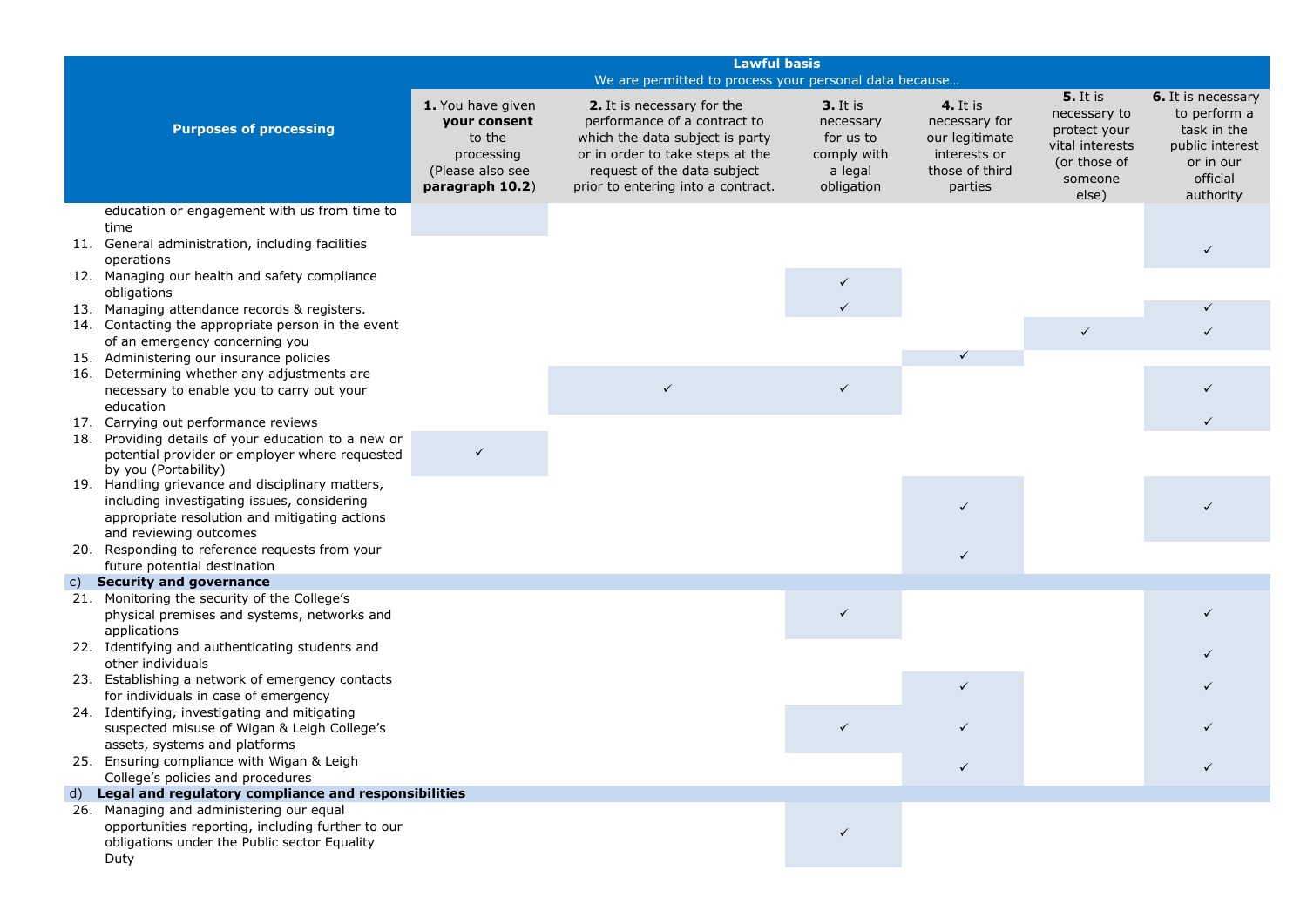|    | <b>Lawful basis</b>                                                                                                                                                                                                                                                   |                                                                                                  |                                                                                                                                                                                                        |                                                                                   |                                                                                                 |                                                                                                        |                                                                                                                   |
|----|-----------------------------------------------------------------------------------------------------------------------------------------------------------------------------------------------------------------------------------------------------------------------|--------------------------------------------------------------------------------------------------|--------------------------------------------------------------------------------------------------------------------------------------------------------------------------------------------------------|-----------------------------------------------------------------------------------|-------------------------------------------------------------------------------------------------|--------------------------------------------------------------------------------------------------------|-------------------------------------------------------------------------------------------------------------------|
|    | We are permitted to process your personal data because                                                                                                                                                                                                                |                                                                                                  |                                                                                                                                                                                                        |                                                                                   |                                                                                                 |                                                                                                        |                                                                                                                   |
|    | <b>Purposes of processing</b>                                                                                                                                                                                                                                         | 1. You have given<br>your consent<br>to the<br>processing<br>(Please also see<br>paragraph 10.2) | 2. It is necessary for the<br>performance of a contract to<br>which the data subject is party<br>or in order to take steps at the<br>request of the data subject<br>prior to entering into a contract. | <b>3.</b> It is<br>necessary<br>for us to<br>comply with<br>a legal<br>obligation | <b>4.</b> It is<br>necessary for<br>our legitimate<br>interests or<br>those of third<br>parties | <b>5.</b> It is<br>necessary to<br>protect your<br>vital interests<br>(or those of<br>someone<br>else) | <b>6.</b> It is necessary<br>to perform a<br>task in the<br>public interest<br>or in our<br>official<br>authority |
|    | 27. Compliance with obligations under the contract<br>of education between you and Wigan & Leigh<br>College                                                                                                                                                           |                                                                                                  | $\checkmark$                                                                                                                                                                                           |                                                                                   |                                                                                                 |                                                                                                        |                                                                                                                   |
|    | 28. Compliance with obligations under the contract<br>of education between Wigan & Leigh College<br>and the Education Skills Funding Agency,<br>Department for Education and Office for<br><b>Students</b>                                                            |                                                                                                  |                                                                                                                                                                                                        | $\checkmark$                                                                      |                                                                                                 |                                                                                                        |                                                                                                                   |
|    | 29. Responding to binding requests or search<br>warrants or orders from courts, governmental,<br>regulatory and/or enforcement bodies and<br>authorities                                                                                                              |                                                                                                  |                                                                                                                                                                                                        |                                                                                   |                                                                                                 |                                                                                                        |                                                                                                                   |
|    | 30. Responding to non-binding requests or search<br>warrants or orders from courts, governmental,<br>regulatory and/or enforcement bodies and<br>authorities                                                                                                          |                                                                                                  |                                                                                                                                                                                                        |                                                                                   | $\checkmark$                                                                                    |                                                                                                        |                                                                                                                   |
|    | 31. Complying with disclosure orders arising in civil<br>proceedings                                                                                                                                                                                                  |                                                                                                  |                                                                                                                                                                                                        | $\checkmark$                                                                      |                                                                                                 |                                                                                                        |                                                                                                                   |
|    | 32. Investigating, evaluating, demonstrating,<br>monitoring, improving, reporting on and<br>meeting Wigan & Leigh College's compliance<br>with relevant legal and regulatory<br>requirements                                                                          |                                                                                                  |                                                                                                                                                                                                        | $\checkmark$                                                                      |                                                                                                 |                                                                                                        |                                                                                                                   |
| e) | Day-to-day business operations                                                                                                                                                                                                                                        |                                                                                                  |                                                                                                                                                                                                        |                                                                                   |                                                                                                 |                                                                                                        |                                                                                                                   |
|    | 33. Implementing, adapting and enhancing<br>systems and processes to develop or improve<br>our business and/or improve and enhance your<br>experience                                                                                                                 |                                                                                                  |                                                                                                                                                                                                        |                                                                                   |                                                                                                 |                                                                                                        |                                                                                                                   |
|    | 34. Publishing external facing materials for<br>marketing and public relations purposes such<br>as where we mention you in the context of<br>Wigan & Leigh College's projects and initiatives<br>in our marketing materials, social media posts<br>and press releases |                                                                                                  |                                                                                                                                                                                                        |                                                                                   |                                                                                                 |                                                                                                        |                                                                                                                   |
|    | 35. Supporting and maintaining our technology<br>infrastructure                                                                                                                                                                                                       |                                                                                                  | $\checkmark$                                                                                                                                                                                           |                                                                                   |                                                                                                 |                                                                                                        |                                                                                                                   |
|    | 36. Supporting the sale, transfer or merging of<br>part or all of our business or assets, or in<br>connection with the acquisition of another<br>business                                                                                                             |                                                                                                  |                                                                                                                                                                                                        |                                                                                   |                                                                                                 |                                                                                                        |                                                                                                                   |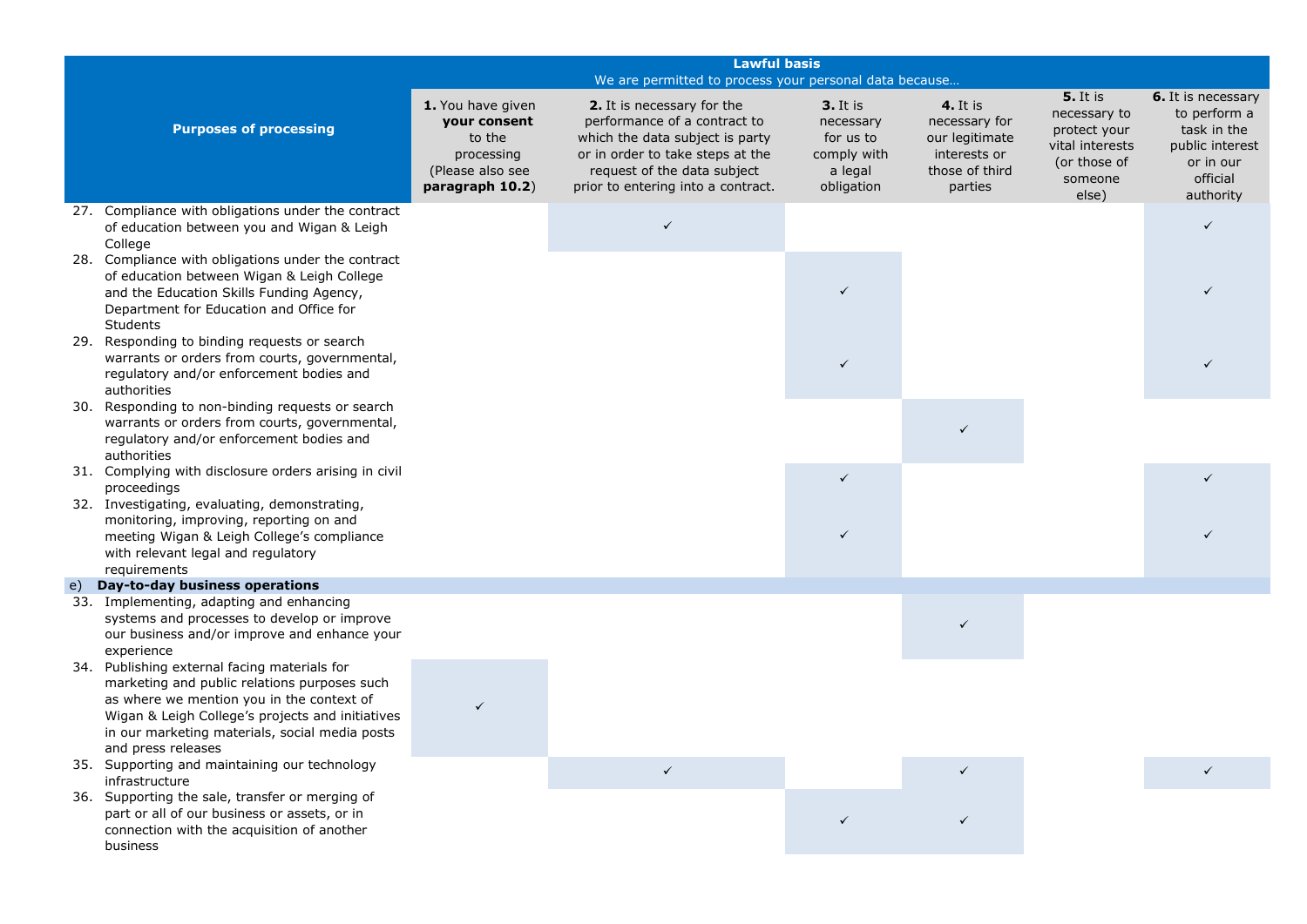# **Purposes of processing special category personal data**

<span id="page-10-0"></span>

|                                                                                                                                                                                                                                       | Special category lawful basis <sup>3</sup><br>We are permitted to process your personal data because |                                                                                                                                                                                    |                                                                                              |                                                                        |
|---------------------------------------------------------------------------------------------------------------------------------------------------------------------------------------------------------------------------------------|------------------------------------------------------------------------------------------------------|------------------------------------------------------------------------------------------------------------------------------------------------------------------------------------|----------------------------------------------------------------------------------------------|------------------------------------------------------------------------|
| <b>Purposes of processing</b>                                                                                                                                                                                                         | 1. You have<br>given your<br>explicit<br>consent to<br>the<br>processing                             | 2. It is necessary to protect<br>the <b>vital interests</b> of the<br>data subject or another<br>person you or they are<br>physically or legally<br>incapable of giving<br>consent | 3. It is necessary<br>for our<br>establishment,<br>exercise or<br>defence of legal<br>claims | 4. It is necessary for<br>reasons of<br>substantial public<br>interest |
|                                                                                                                                                                                                                                       |                                                                                                      |                                                                                                                                                                                    |                                                                                              |                                                                        |
| 1. Conducting verification and vetting,<br>including criminal background checks<br>and credit checks where required by<br>law                                                                                                         |                                                                                                      |                                                                                                                                                                                    |                                                                                              | $\checkmark$                                                           |
| 2. Conducting background checks,<br>verification and vetting, including<br>references which are not required by<br>law but needed by us to assess your<br>suitability for your chosen course in line<br>with Recruitment requirements | $\checkmark$                                                                                         |                                                                                                                                                                                    |                                                                                              | $\checkmark$                                                           |
| a) General education management and administration                                                                                                                                                                                    |                                                                                                      |                                                                                                                                                                                    |                                                                                              |                                                                        |
| 3. Managing registers and attendance                                                                                                                                                                                                  |                                                                                                      |                                                                                                                                                                                    |                                                                                              |                                                                        |
| records, and administering related<br>support.                                                                                                                                                                                        |                                                                                                      |                                                                                                                                                                                    |                                                                                              | $\checkmark$                                                           |
| 4. Contacting the appropriate person in<br>the event of an emergency concerning<br>you                                                                                                                                                |                                                                                                      | $\checkmark$                                                                                                                                                                       |                                                                                              |                                                                        |
| 5. Administering our insurance policies                                                                                                                                                                                               |                                                                                                      |                                                                                                                                                                                    |                                                                                              | $\checkmark$                                                           |
| 6. Determining whether any adjustments<br>are necessary to enable you to<br>undertake your education                                                                                                                                  |                                                                                                      |                                                                                                                                                                                    |                                                                                              | ✓                                                                      |
| b) Security and governance                                                                                                                                                                                                            |                                                                                                      |                                                                                                                                                                                    |                                                                                              |                                                                        |
| 7. Identifying and authenticating students<br>and other individuals                                                                                                                                                                   |                                                                                                      | $\checkmark$                                                                                                                                                                       |                                                                                              | $\checkmark$                                                           |
| 8. Identifying, investigating and mitigating<br>suspected misuse of Wigan & Leigh<br>College's assets, systems and platforms                                                                                                          |                                                                                                      |                                                                                                                                                                                    | $\checkmark$                                                                                 |                                                                        |
| Legal and regulatory compliance<br>$\mathsf{C}$ )                                                                                                                                                                                     |                                                                                                      |                                                                                                                                                                                    |                                                                                              |                                                                        |
| and responsibilities                                                                                                                                                                                                                  |                                                                                                      |                                                                                                                                                                                    |                                                                                              |                                                                        |

**.**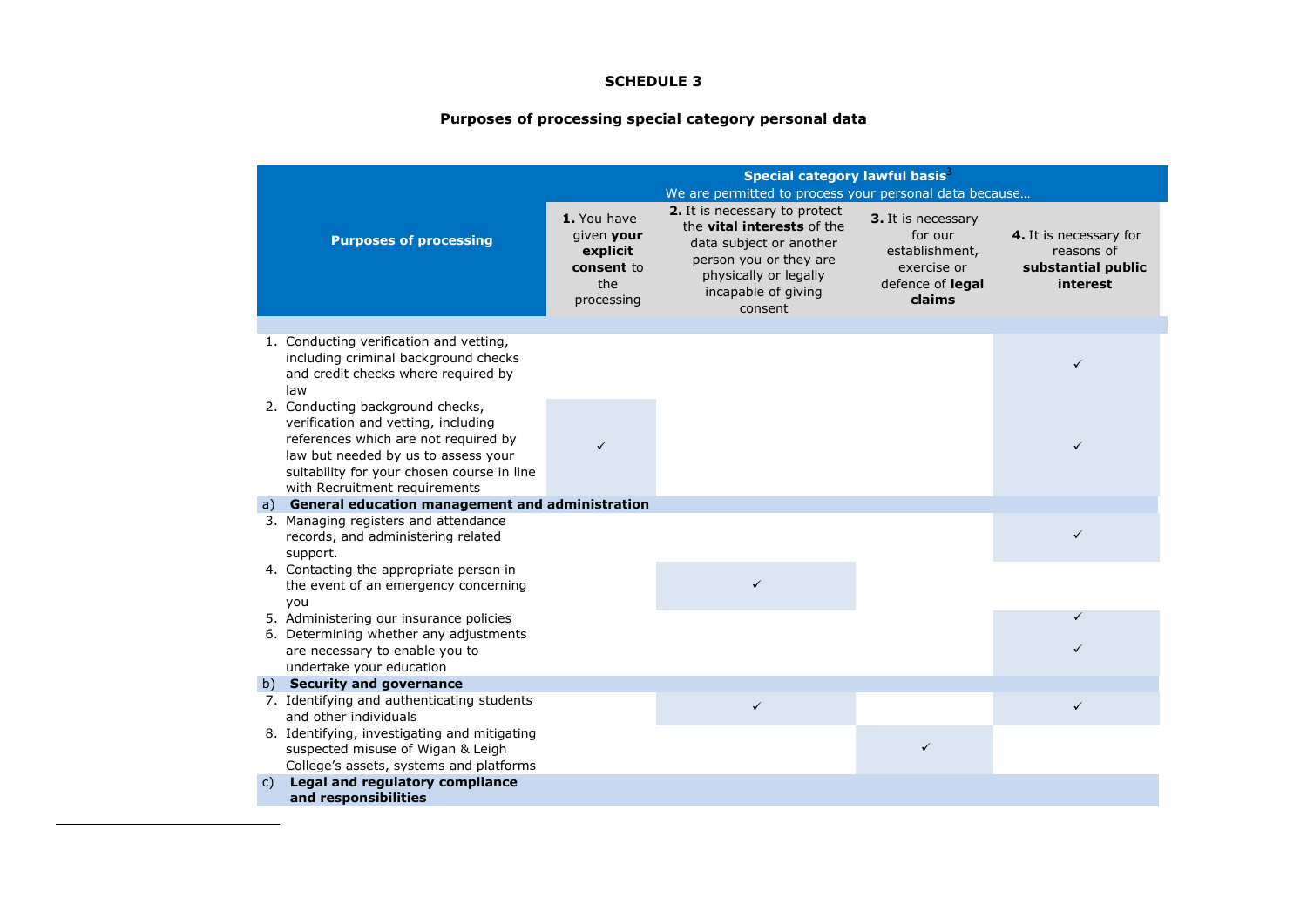|                                                                                                                                                                                                                           | Special category lawful basis <sup>3</sup>                               |                                                                                                                                                                                    |                                                                                                     |                                                                        |  |
|---------------------------------------------------------------------------------------------------------------------------------------------------------------------------------------------------------------------------|--------------------------------------------------------------------------|------------------------------------------------------------------------------------------------------------------------------------------------------------------------------------|-----------------------------------------------------------------------------------------------------|------------------------------------------------------------------------|--|
|                                                                                                                                                                                                                           | We are permitted to process your personal data because                   |                                                                                                                                                                                    |                                                                                                     |                                                                        |  |
| <b>Purposes of processing</b>                                                                                                                                                                                             | 1. You have<br>given your<br>explicit<br>consent to<br>the<br>processing | 2. It is necessary to protect<br>the <b>vital interests</b> of the<br>data subject or another<br>person you or they are<br>physically or legally<br>incapable of giving<br>consent | <b>3.</b> It is necessary<br>for our<br>establishment,<br>exercise or<br>defence of legal<br>claims | 4. It is necessary for<br>reasons of<br>substantial public<br>interest |  |
| 9. Compliance with obligations under the<br>contract of education between Wigan &<br>Leigh College and the Education Skills<br>Funding Agency, Department for<br>Education and Office for Students                        |                                                                          |                                                                                                                                                                                    |                                                                                                     | $\checkmark$                                                           |  |
| 10 Managing and administering our equal<br>opportunities reporting, including<br>further to our obligations under the<br>Public sector Equality Duty                                                                      |                                                                          |                                                                                                                                                                                    |                                                                                                     |                                                                        |  |
| 11 Responding to binding requests or<br>search warrants or orders from courts,<br>governmental, regulatory and/or<br>enforcement bodies and authorities or<br>sharing information (on a voluntary<br>basis) with the same |                                                                          |                                                                                                                                                                                    | ✓                                                                                                   |                                                                        |  |
| 12 Complying with disclosure orders<br>arising in civil proceedings                                                                                                                                                       |                                                                          |                                                                                                                                                                                    | ✓                                                                                                   |                                                                        |  |
| 13 Investigating, evaluating,<br>demonstrating, monitoring, improving<br>and reporting on Wigan & Leigh<br>College's compliance with relevant legal<br>and regulatory requirements                                        |                                                                          |                                                                                                                                                                                    | ✓                                                                                                   |                                                                        |  |
| 14 Responding to educational matters<br>where permitted by applicable law,<br>including criminal investigations,<br>grievances, arbitrations, negotiations,<br>elections and strikes                                      |                                                                          |                                                                                                                                                                                    | $\checkmark$                                                                                        |                                                                        |  |
| 1. Making reasonable adjustments as<br>needed to help remove barriers faced<br>by you in your education because of                                                                                                        |                                                                          |                                                                                                                                                                                    |                                                                                                     | ✓                                                                      |  |
| any disability you might have<br>16 Delivering health advice and services to<br>you in relation to your education with<br>us                                                                                              |                                                                          |                                                                                                                                                                                    |                                                                                                     | ✓                                                                      |  |
| d) Day-to-day business operations                                                                                                                                                                                         |                                                                          |                                                                                                                                                                                    |                                                                                                     |                                                                        |  |
| 17 Supporting our diversity programmes<br>and student support networks and<br>initiatives                                                                                                                                 | $\checkmark$                                                             |                                                                                                                                                                                    |                                                                                                     |                                                                        |  |